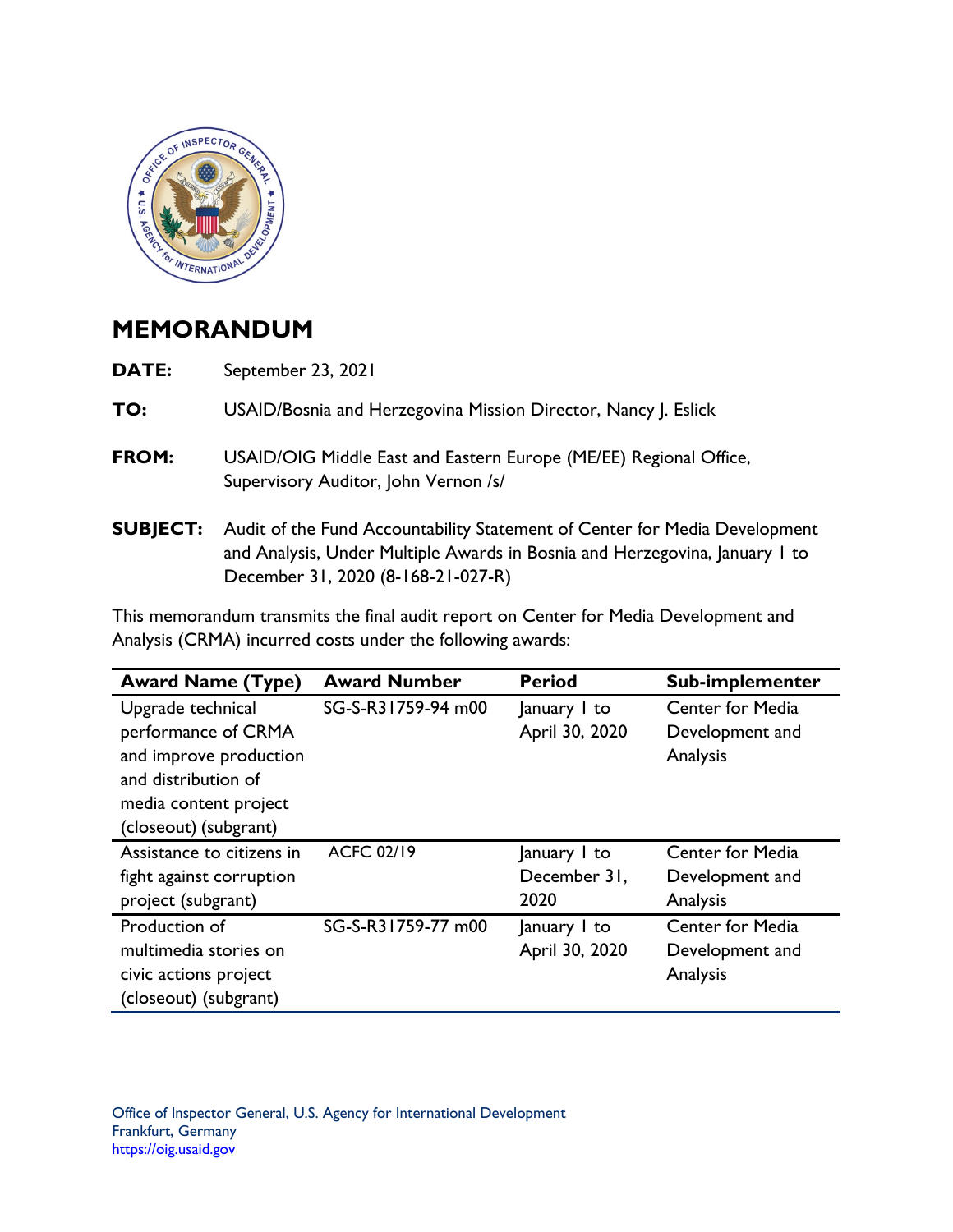| <b>Award Name (Type)</b>                                                                                         | <b>Award Number</b>     | <b>Period</b>                           | Sub-implementer                                        |
|------------------------------------------------------------------------------------------------------------------|-------------------------|-----------------------------------------|--------------------------------------------------------|
| Investigating stories on<br>topics of political<br>interference by the<br>energy companies<br>project (subgrant) | SG-S-R31759-21 m00      | April I to<br>December 31,<br>2020      | Center for Media<br>Development and<br>Analysis        |
| Investigative Journalism<br>Program<br>(grant)                                                                   | 72016819GR00002         | January I to<br>December 31,<br>2020    | N/A                                                    |
| Securing better digital<br>security and safe work<br>environment for CRMA<br>project (closeout)<br>(subgrant)    | SG-S-R31759-<br>107 m00 | May 25 to July<br>31, 2020              | <b>Center for Media</b><br>Development and<br>Analysis |
| Production of stories on<br>public procurement<br>project<br>(subgrant)                                          | SG-S-R31759-114 m00     | September 1, to<br>December 31,<br>2020 | <b>Center for Media</b><br>Development and<br>Analysis |
| Encouraging<br><b>Professional Media</b><br>Reporting (closeout)<br>(grant)                                      | 2019-1169               | January I to<br>December 31,<br>2020    | N/A                                                    |

 The auditee contracted with the independent certified public accounting firm RSM BH d.o.o. Sarajevo to conduct the audit. The audit firm stated that it performed its audit in accordance States. However, it did not have an external quality control review program and continuing Bosnia and Herzegovina does not offer such a review program. With respect to the continuing awards, laws, and regulations. $^2$ with U.S. government auditing standards issued by the Comptroller General of the United education program that fully satisfies the standards' requirements. The audit firm explained that education program, the audit firm said that they could not fully comply with the U.S. government auditing related hours. The audit firm is responsible for the enclosed auditor's report and the conclusions expressed in it. We do not express an opinion on the auditee's fund accountability statement; the effectiveness of its internal controls; or its compliance with the

<span id="page-1-0"></span><sup>&</sup>lt;sup>1</sup> This grant was not funded by USAID.

<span id="page-1-1"></span> $^2$  We reviewed the audit firm's report for conformity with professional reporting standards. Our desk reviews are typically performed to identify any items needing clarification or issues requiring management attention. Desk reviews are limited to review of the audit report itself and excludes review of the auditor's supporting working papers; they are not designed to enable us to directly evaluate the quality of the audit performed.